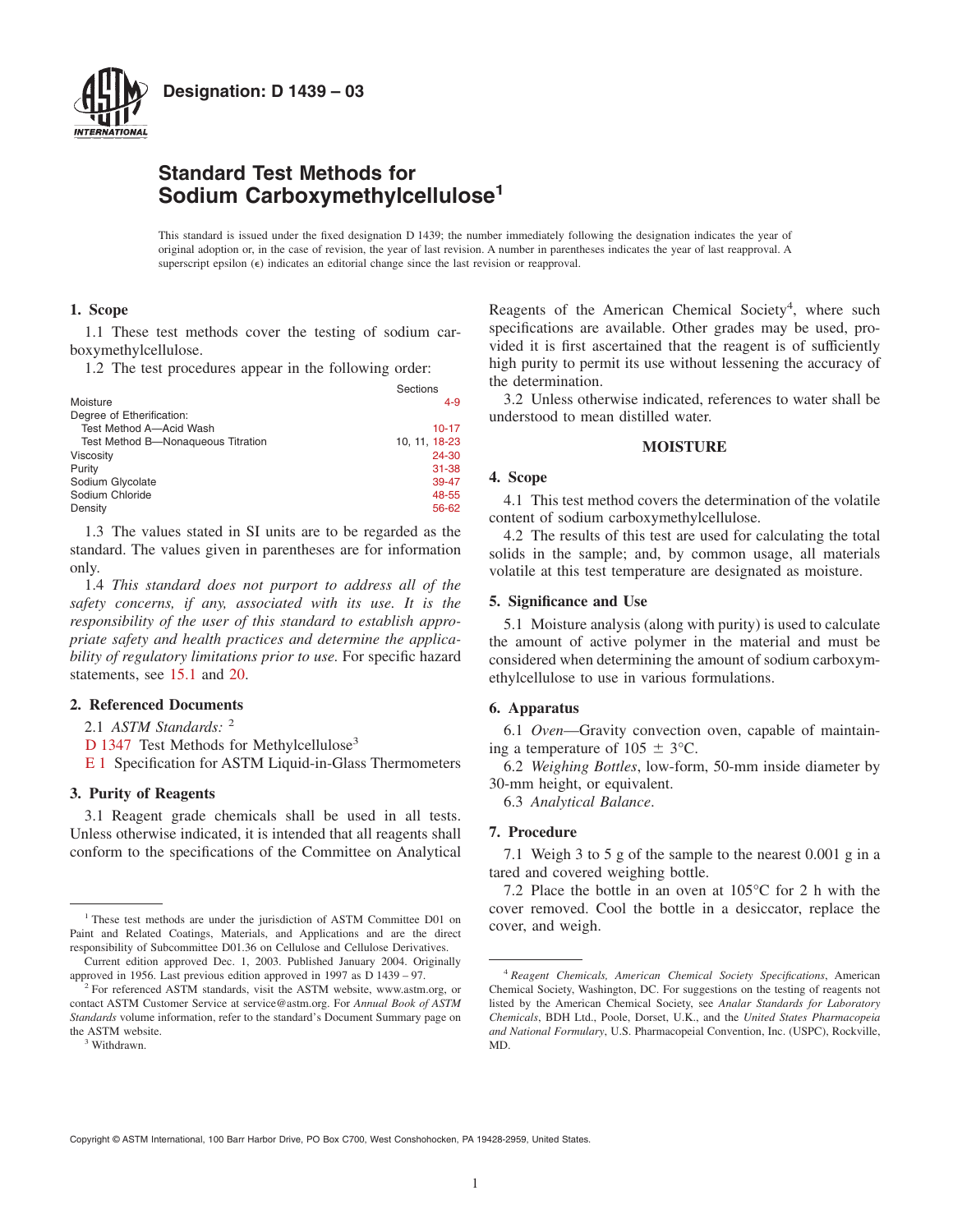7.3 Replace the sample in the oven for 30 min, cool, and reweigh.

7.4 Continue this procedure to a mass loss of not more than 5 mg for 30 min drying time.

### **8. Calculation**

8.1 Calculate the percent moisture, *M*, as follows:

$$
M = (A/B) \times 100 \tag{1}
$$

where:

*A* = mass loss on heating, g, and

 $B =$  sample used, g.

### **9. Precision and Bias**

9.1 *Precision*—Statistical analysis of interlaboratory reproducibility test results on samples containing 2 to 10 % moisture indicates a precision of  $\pm 0.2$  % absolute at the 95 % confidence level.

9.2 *Bias*—No justifiable statement can be made on the bias of the procedure for measuring moisture because no suitable reference material exists.

# **DEGREE OF ETHERIFICATION**

#### **10. Scope**

10.1 These test methods cover the determination of the degree of etherification (D.E.) of sodium carboxymethylcellulose.

10.2 Two test methods are included as follows:

10.2.1 *Test Method A* (*Acid Wash*), for crude grades of sodium carboxymethylcellulose with degrees of etherification up to 0.85. Above 0.85 degree of etherification, slightly low results may be obtained.

10.2.2 *Test Method B* (*Nonaqueous Titration*), for purified grades of sodium carboxymethylcellulose of all degrees of etherification. It is not applicable to the crude grades.

*Test Method A—Acid Wash*

### **11. Summary of Test Method**

11.1 The water-soluble sodium carboxymethylcellulose is converted to the insoluble acid form, purified by washing, dried, and then a weighed sample is reconverted to the sodium salt with a measured excess of sodium hydroxide.

### **12. Significance and Use**

12.1 These test methods determine the amount of substituent groups added to the cellulose backbone. The level can greatly affect solution properties, rheology, viscosity, hygroscopicity, salt tolerance, and many other properties of the polymer.

### **13. Apparatus**

13.1 *Stirrer*, air-driven.

13.2 *Buchner Funnel*, 75-mm, fitted with a 70-mm finetexture, heavy-duty filter paper. A 60-mm medium-porosity, fritted glass funnel may also be used.

13.3 *Drying Oven*, maintained at 105°C.

### **14. Reagents**

14.1 *Diphenylamine Reagent*—Dissolve 0.5 g of diphenylamine in 120 mL of sulfuric acid  $(H_2SO_4, 9 + 2)$ . The reagent should be essentially water-white. It will give a deep blue coloration with traces of nitrate or other oxidizing agents.

14.2 *Ethyl Alcohol (95 volume %)*—Denatured ethyl alcohol conforming to either Formula 2B, 3A, or 30 of the U. S. Bureau of Internal Revenue.

14.3 *Ethyl Alcohol (80 % by volume)*—Dilute 840 mL of Formula 2B, 3A, or 30 denatured alcohol to 1 L with water.

14.4 *Hydrochloric Acid, Standard* (HCl, 0.3 to 0.5 *N*).

14.5 *Methanol*, anhydrous.

14.6 *Nitric Acid (sp gr 1.42)*—Concentrated nitric acid  $(HNO<sub>3</sub>)$ .

14.7 *Sodium Hydroxide, Standard Solution* (0.3 to 0.5 *N*)— Prepare and standardize a 0.3 to 0.5 *N* solution of sodium hydroxide (NaOH).

14.8 *Sulfuric Acid (9 + 2)*—Carefully mix 9 volumes  $H_2SO_4$  with 2 volumes of water.

### <span id="page-1-1"></span>**15. Procedure**

<span id="page-1-0"></span>15.1 Weigh approximately 4 g of the sample into a 250-mL beaker and add 75 mL of ethyl alcohol (95 %). Stir the mixture with an air–driven stirrer until a good slurry is obtained. Add 5 mL of  $HNO<sub>3</sub>$ , while agitating, and continue agitation for 1 to 2 min. Heat the slurry and boil for 5 min. (**Warning**—Exercise care to avoid fire.) Remove the heat and continue agitation for 10 to 15 min.

15.2 Decant the supernatant liquid through the filter and transfer the precipitate to the filter with 50 to 100 mL of ethyl alcohol (95 %). Wash the precipitate with ethyl alcohol (80 %) that has been heated to 60°C, until all of the acid has been removed.

15.3 Test for the removal of acid and salts (ash) by mixing a drop of the acid carboxymethylcellulose slurry from the filter with a drop of diphenylamine reagent on a white spot plate. A blue color indicates the presence of nitrate and the necessity for further washing. If the first drop of reagent does not produce a blue color, further drops should be added until an excess of reagent is known to be present, noting the color after each drop. Four to six washings will usually suffice to give a negative test for nitrate.

15.4 Finally, wash the precipitate with a small amount of anhydrous methanol and draw air through it until the alcohol is completely removed. Transfer the precipitate to a glass or aluminum weighing dish provided with a cover. Heat the uncovered dish on a steam bath until the odor of alcohol can no longer be detected (in order to avoid fires due to methanol fumes in the oven), then dry the dish and contents, uncovered for 3 h at 105°C. Place the cover on the dish and cool to room temperature in a desiccator.

<span id="page-1-3"></span><span id="page-1-2"></span>15.5 The sulfate ash content of the sample at this point should be less than 0.5 % when determined on 0.5 g of the sample by the procedure given in the Ash as Sulfate section of Test Methods  $D$  1347. If the ash content is greater than 0.5 %, rewash the sample with ethyl alcohol (80 %). If necessary, repeat the procedure described in [13.1-13.3](#page-1-3) to 13.4.

15.6 Weigh, to the nearest 0.01 g, about 1 to 1.5 g of the dried acid carboxymethylcellulose (depending on the normality of the acid and base to be used) into a 500-mL Erlenmeyer flask. Add 100 mL of water and 25.00 mL of 0.3 to 0.5 *N*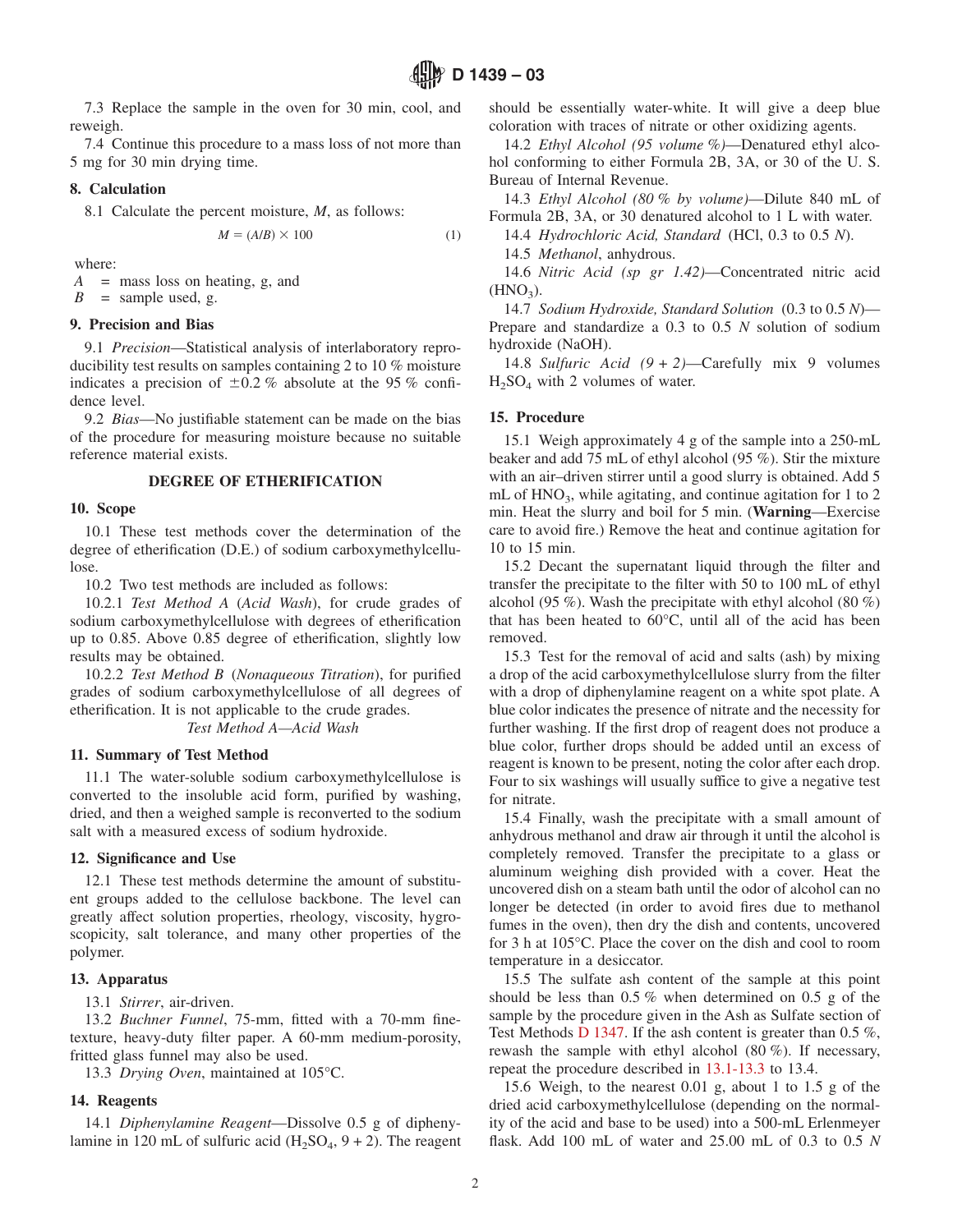NaOH solution, while stirring. Heat the solution to boiling, and boil for 15 to 30 min.

15.7 Titrate the excess NaOH, while the solution is hot, with the 0.3 to 0.5 *N* HCl to a phenolphthalein end point.

### **16. Calculation**

16.1 Calculate the degree of etherification, *G*, as follows:

$$
A = (BC - DE)/F \tag{2}
$$

$$
G = 0.162A/(1 - 0.0584A)
$$
 (3)

where:

- *A* = milliequivalents of acid consumed per gram of sample,
- $B =$ NaOH solution added, mL,<br> $C =$  normality of the NaOH solu
- = normality of the NaOH solution,
- *D* = HCl required for titration of the excess NaOH, mL,
- $E$  = normality of the HCl,<br> $F$  = acid carboxymethylce
- $=$  acid carboxymethylcellulose used, g,
- 162 = gram molecular mass of the anhydroglucose unit of cellulose, and
- 58 = net increase in molecular mass of anhydroglucose unit for each carboxymethyl group substituted.

#### **17. Precision and Bias**

17.1 *Precision*—Statistical analysis of intralaboratory (repeatability) test results indicates a precision of  $\pm 0.04$  D.E. units at the 95 % confidence level.

17.2 *Bias*—No justifiable statement can be made on the bias of the procedure for measuring degree of etherification because no suitable reference material exists.

*Test Method B—Nonaqueous Titration*

#### **18. Summary of Test Methods**

18.1 This measurement is based upon a nonaqueous acidbase titration. The sample is refluxed with glacial acetic acid, and the resulting sodium acetate is titrated with a standard solution of perchloric acid in dioxane, to a potentiometric end point. Impurities containing alkaline sodium will also be titrated under these conditions. Sodium chloride does not interfere.

#### **19. Apparatus**

19.1 *pH Meter*, equipped with a standard glass electrode and a calomel electrode modified as follows:

19.1.1 Discard the aqueous potassium chloride solution, then rinse and fill with the calomel electrode solution as described in [20.2.](#page-2-2)

19.1.2 Add a few crystals of potassium chloride and silver chloride or silver oxide to the electrode.

19.2 *Buret*, micro, 10-mL capacity.

### **20. Reagents**

20.1 *Acetic Acid*, glacial.

20.2 *Calomel Electrode Solution*—Add 2 g of potassium chloride (KCl) and 2 g of silver chloride (AgCl) or silver oxide  $(Ag<sub>2</sub>O)$  to 100 mL of methanol and shake thoroughly to saturate. Use the supernatant liquid.

20.3 *1,4-Dioxane*.

<span id="page-2-3"></span>20.4 *Perchloric Acid* (0.1 *N*)—Add 9 mL of concentrated perchloric acid (HClO<sub>4</sub>, 70 % to 1 L of dioxane, with stirring (**Warning**—The solution of perchloric acid in dioxane should never be heated or allowed to evaporate.). Store in an amber glass bottle. Any slight discoloration that appears on standing may be disregarded.

20.4.1 Standardize the solution as follows: Dry potassium acid phthalate for 2 h at 120°C. Weigh 2.5 g to the nearest 0.0001 g into a 250-mL volumetric flask. Add glacial acetic acid, shake to dissolve, and then make up to volume and mix thoroughly. Pipet 10 mL into a 100-mL beaker and add 50 mL of acetic acid. Place on a magnetic stirrer and insert the electrodes of the pH meter. Add nearly the required amount of  $HClO<sub>4</sub>$  from a buret, then decrease the increments to 0.05 mL as the end point is approached. Record the millilitres of titrant versus millivolts, and continue the titration a few millilitres beyond the end point. Plot the titration curve and read the volume of titrant at the inflection point. Calculate the normality, *N*, as follows:

<span id="page-2-0"></span>
$$
N = (A \times 10 \times 1000)/(B \times 204.22 \times 250)
$$
 (4)

where:

*A* = potassium acid phthalate used, g,

- $B = \text{HClO}_4$  added, mL,<br>204.22 = gram molecular ma
- $=$  gram molecular mass of potassium acid phthalate,
- 10 = potassium acid phthalate solution added, mL, and
- 250 = glacial acetic acid used to dissolve potassium acid phthalate, mL.

20.5 *Potassium Acid Phthalate*, primary standard, National Institute of Standards and Technology Standard Sample No. 84.

# **21. Procedure**

21.1 Weigh 0.2 g of the sample, to the nearest 0.0001 g, into a 250-mL Erlenmeyer flask with ground-glass joint. Add 75 mL of acetic acid, connect to a water-cooled condenser, and reflux gently on a hot plate for 2 h.

21.2 Cool, and transfer the solution to a 250-mL beaker with the aid of 50 mL of acetic acid. Place on the magnetic stirrer and titrate to a potentiometric end point with  $0.1 N$  HClO<sub>4</sub> in accordance with [20.4.](#page-2-3)

### **22. Calculation**

22.1 Calculate the degree of etherification, *H*, as follows [\(Note 1\)](#page-3-2):

$$
M = (AN \times 100)/(G \times (100 - B))
$$
 (5)

<span id="page-2-2"></span><span id="page-2-1"></span>
$$
H = 0.162 M/(1.000 - (0.080 M))
$$
 (6)

where:

*M* = milliequivalents of acid consumed per gram of sample,

$$
A = \text{HClO}_4 \text{ added, mL},
$$

- $N =$  normality of HClO<sub>4</sub>,
- $G =$  sample used, g,
- *B* = percent moisture, determined on a separate sample, in accordance with Sections [4-7,](#page-0-0)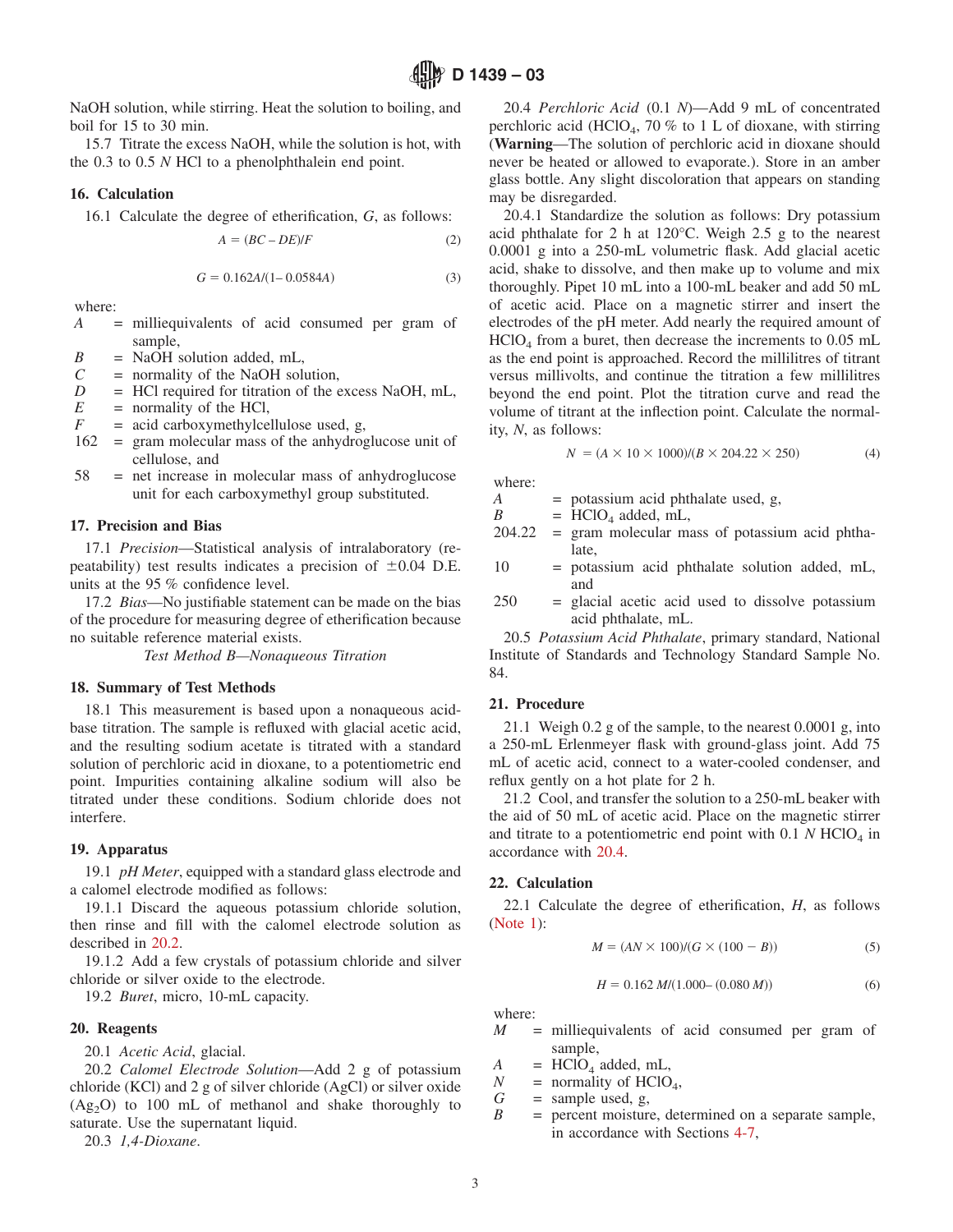- 162 = gram molecular mass of an anhydroglucose unit of cellulose, and
- 80 = net increase in molecular mass of an anhydroglucose unit for each sodium carboxymethyl group added.

NOTE 1—The result calculated in accordance with Section [18](#page-2-0) includes the alkaline sodium from sodium glycolate; however, if the latter is less than 0.5 %, the interference is negligible.

### **23. Precision and Bias**

23.1 *Precision*—Statistical analysis of interlaboratory test results indicates the precision of this test method as shown below:

| Approximate | Precision, D.E. Units   |
|-------------|-------------------------|
| D.E. Level  | (95 % Confidence Level) |
| 0.40        | ±0.010                  |
| 0.80        | ±0.012                  |
| 1.35        | ±0.038                  |

23.2 *Bias*—No justifiable statement can be made on the bias of the procedure for measuring degree of etherification because no suitable reference material exists.

# **VISCOSITY**

### **24. Scope**

24.1 This is an arbitrary test method for determining the viscosity of aqueous solutions of sodium carboxymethylcellulose in the viscosity range from 10 to 10 000 cP at 25°C.

24.2 The concentration to be used for the test should be agreed upon between the purchaser and the seller. It should be such that the viscosity of the solution will fall within the range of this test.

24.3 The results for the viscosity of sodium carboxymethylcellulose by this test method will not necessarily check with results from other types of instruments used for viscosity measurements.

24.4 The determinations are run on a calculated dry basis; that is, the amount of sodium carboxymethylcellulose required for the desired concentration on a dry basis is calculated from the known moisture content.

24.5 This test method is intended for referee purposes. The Brookfield spindles and speeds given in [Table 1](#page-3-3) are recommended for this purpose, but slight derivations from the table may occasionally be found convenient for individual application.

### **25. Significance and Use**

25.1 This test method determines the relative ability of the polymer to thicken water. This is the primary function of sodium carboxymethylcellulose.

**TABLE 1 Viscometer Spindles Required for Given Speeds**

| Viscosity<br>Range,<br>cP | Spindle<br>No. | Speed,<br>rpm | Scale | Factor |
|---------------------------|----------------|---------------|-------|--------|
| 10 to<br>100              |                | 60            | 100   |        |
| 200<br>100 to             |                | 30            | 100   | 2      |
| 200 to 1000               | 2              | 30            | 100   | 10     |
| 1000 to<br>4000           | 3              | 30            | 100   | 40     |
| 4000 to 10000             | 4              | 30            | 100   | 200    |

### **26. Apparatus**

26.1 *Viscometer*, Brookfield type.

26.2 *Container*—Glass jar, approximately 64-mm (21⁄2-in.) in diameter and 152 mm (6 in.) deep, unconstricted at the top, capacity  $340 \text{ g}$  (12 oz).

<span id="page-3-2"></span>26.3 *Analytical Balance*.

26.4 *Mechanical Stirrer*—Stirrer constructed of stainless steel [\(Fig. 1\)](#page-3-4) attached to a variable speed motor capable of operating at 900  $\pm$  100 rpm under varying load conditions.

26.5 *Water Bath*, constant-temperature, set at 25°C and capable of maintaining that temperature within  $\pm 0.2$ °C.

26.6 *Thermometer*—ASTM Saybolt Viscosity Thermometer having a range from 19 to 27°C and conforming to the requirements for Thermometer 17C, as prescribed in Specification [E 1.](#page-0-2)

### <span id="page-3-1"></span>**27. Procedure**

27.1 Determine moisture in accordance with Sections [4-9.](#page-0-0)

27.2 Calculate the dry-basis sample mass, *M*, in grams necessary to make 240 g of test solution as follows:

$$
M = 100A/(100 - B)
$$
 (7)

where:

*A* = desired dry mass of sample, g, and

 $B =$  moisture in the sample as received, %.

27.3 Calculate the quantity of distilled water required as follows:

<span id="page-3-3"></span><span id="page-3-0"></span>
$$
V = 240 - S \tag{8}
$$

<span id="page-3-4"></span>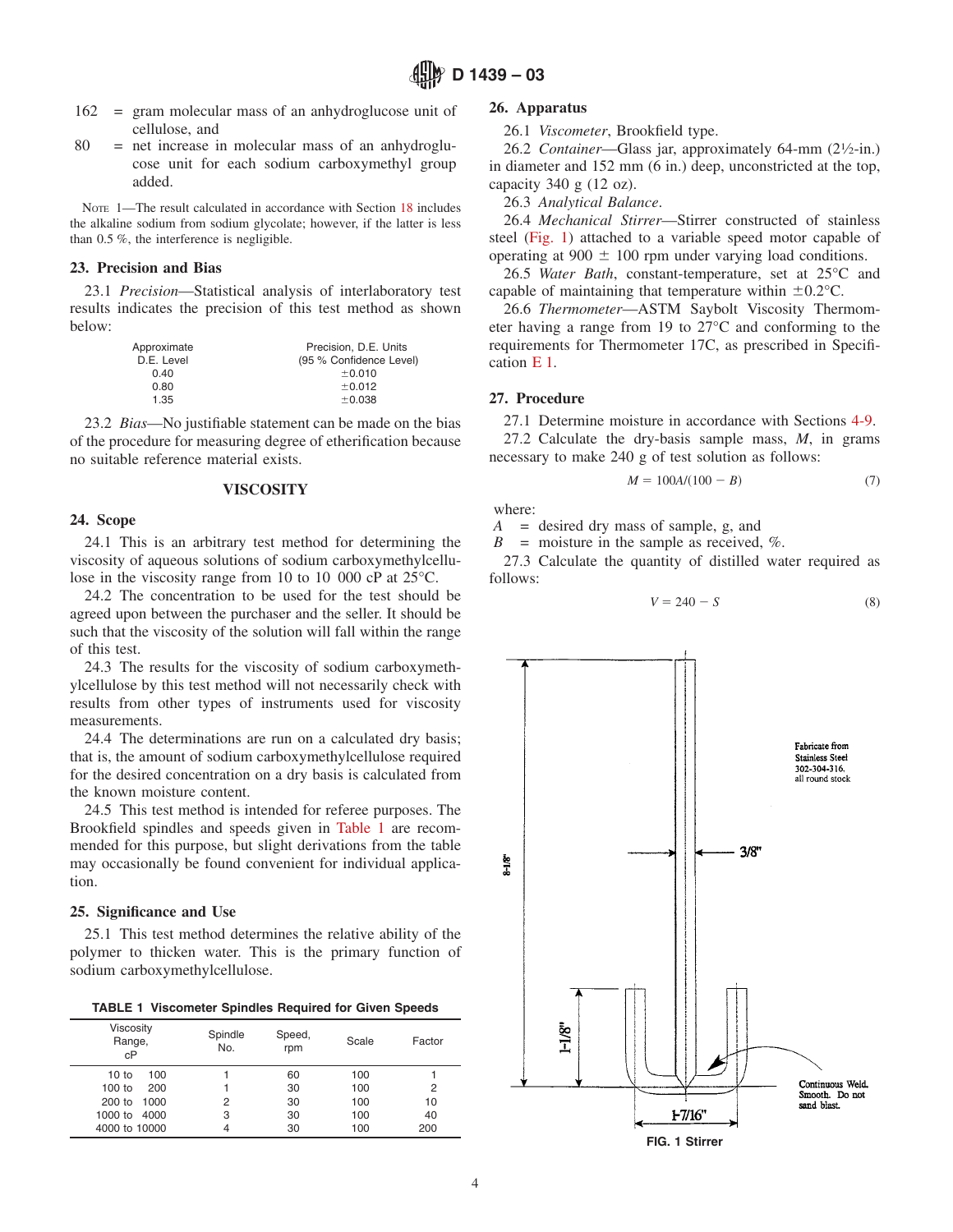where:

 $V =$  volume of distilled water, mL, and

*S* = mass of sample, g.

27.4 Add the calculated quantity of water to the jar. Position the stirrer in the jar allowing minimum clearance between the stirrer and the bottom of the container.

27.5 Begin stirring and slowly add the sodium carboxymethylcellulose specimen. Adjust the stirring speed to approximately 900  $\pm$  100 r/min and mix for exactly 2 h. Do not allow the stirring speed to exceed 1200 r/min since higher speeds tend to affect viscosity on certain grades of sodium carboxymethylcellulose.

NOTE 2—If the specimen is added too rapidly, agglomeration will occur. This may prevent complete dissolution within the required mixing time.

27.6 Remove the stirrer and transfer the specimen container to the constant-temperature bath for 1 h. Check the specimen temperature with a thermometer at the end of 1 h to ensure that the test temperature has been reached.

27.7 Remove the specimen container from the bath and shake vigorously for 10 s. Measure the viscosity with the Brookfield viscometer, selecting the proper spindle and speed from [Table 1.](#page-3-3) Allow the spindle to rotate for three min before taking the reading.

### **28. Calculation**

28.1 Calculate the viscosity, *V*, in centipoises as follows:

$$
V = \text{reading} \times \text{factor} \tag{9}
$$

### **29. Report**

29.1 Report the results as Brookfield viscosity at 25 C, stating the solution concentration and the spindle and speed used.

### **30. Precision and Bias**

30.1 *Precision*—Statistical analysis of interlaboratory (reproducibility) test results indicates a precision of  $\pm$  10 % at the 95 % confidence level.

30.2 *Bias*—No justifiable statement can be made on the bias of the procedure for measuring viscosity because no suitable reference material exists.

# **PURITY OF CRUDE SODIUM CARBOXYMETHYLCELLULOSE**

### **31. Scope**

31.1 This test method covers the determination of purity or percent of active ingredient in crude sodium carboxymethylcellulose containing no phosphate. The test method has been standardized on materials having a degree of etherification of about 0.85 or less.

31.2 For determination of purity of refined sodium carboxymethylcellulose (purity approximately 98 % or higher), analysis for individual or combined impurities and calculation of purity by difference will give more reliable results.

### **32. Summary of Test Method**

32.1 A 3-g sample is stirred mechanically in a beaker for 15 min with each of two 150-mL portions of ethanol (80 % by

volume) at a temperature of 60 to 65°C. The supernatant liquid is decanted through a tared filtering crucible after each treatment. The undissolved matter is transferred quantitatively to the crucible, dried, weighed, and calculated as percent of sodium carboxymethylcellulose. The temperature of the ethanol during the leaching need not be closely controlled, but the concentration of the ethanol must be closely controlled (sp gr within 0.001).

### **33. Significance and Use**

33.1 This test method is intended for use in testing sodium carboxymethylcellulose for applications in which purity is not a critical property. If purity greater than 98 % is required, analysis for individual impurities (sodium chloride and sodium glycolate) is essential.

### **34. Apparatus**

34.1 *Filtering Crucible*, fritted glass, medium-porosity, 50-mL capacity.

34.2 *Mechanical Stirring Motor*, electric or air-driven, with any convenient stirrer of appropriate size.

34.3 *Water Bath*, constant-temperature, maintained at 60 to  $65^{\circ}$ C.

34.4 *Cover*—A lid to keep a 400-mL beaker substantially covered during mechanical stirring in bath. A flanged lid, preferably of stainless steel, with a slot, wide enough to pass the shaft of the mechanical stirrer, cut from the rim to the center, has been found satisfactory. The center should be cut out somewhat larger than the shaft of the stirrer to permit free rotation of the stirrer. Such a lid serves to weight down the beaker as well as to minimize the evaporation losses during leaching.

### **35. Reagents**

35.1 *Ethanol (95 volume %)*—Undenatured or specially denatured ethanol conforming to Formula 2B [\(Note 3\)](#page-4-1) of the U. S. Bureau of Internal Revenue.

<span id="page-4-1"></span>NOTE 3—Other grades of denatured alcohol, such as Formula 3A, are not satisfactory for this purpose.

35.2 *Ethanol (80 volume %)*—Dilute 840 mL of 95 % ethanol (30.1) to 1 L with water. The specific gravity should be  $0.857\pm 0.001$  at 25/25 °C. If necessary, add water or ethanol until the specific gravity is within the specified limits.

<span id="page-4-0"></span>35.3 *Ethyl Ether*, anhydrous, ethanol-free.

### **36. Procedure**

36.1 Weigh 3 to 5 g of the sample into a tared low-form, 65-mm diameter glass weighing dish fitted with a cover. Dry to constant mass at  $105 \pm 1$ °C in either a gravity or a mechanical convection oven. Weigh at the end of an initial 2-h heating period, then continue with 30-min heating periods until the change in mass during a 30-min heating period is not more than 0.10 %. If there is an increase in mass of the sample during one or more drying periods, record the lowest mass observed as the mass for use in the calculation of moisture content. Calculate the loss in mass as the percent of moisture in the sample.

36.2 Weigh  $3 \pm 0.1$  g of the sample, in the "as-received" condition, to the nearest 0.001 g and transfer to a 400-mL beaker.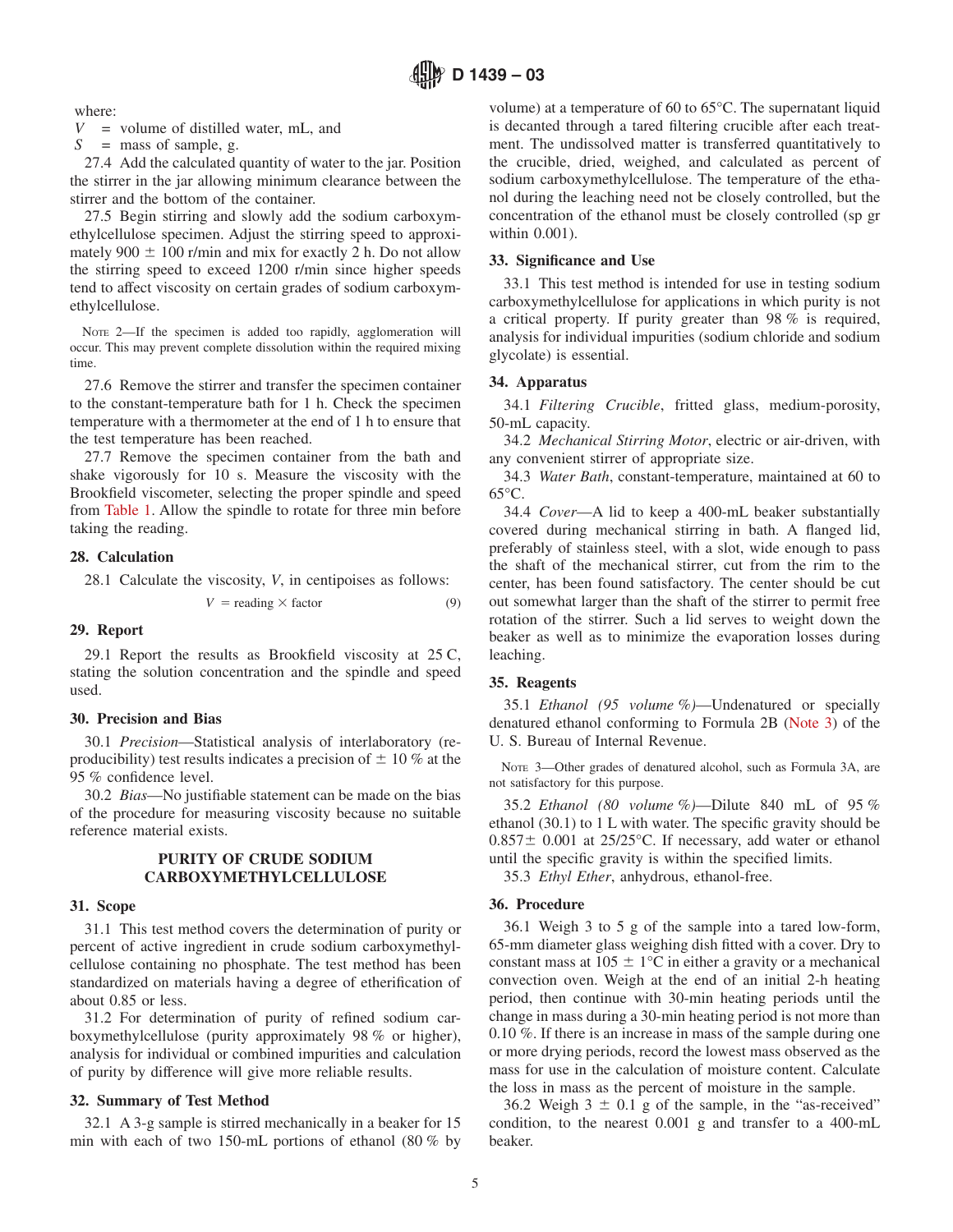36.3 Add 150 mL of ethanol (80 %) that has been heated to between 60 and 65°C, and immediately place the beaker in a constant-temperature water bath maintained at 60 to 65°C. The level of the water in the bath should be somewhat higher than the level of the liquid in the beaker. Cover the beaker as completely as possible with a lid that will permit mechanical stirring. Lower a mechanical stirrer almost to the bottom of the beaker, and stir for 10 min at a rate suitable to provide good agitation without spattering material on the walls of the beaker above the liquid level.

36.4 Stop the stirrer. Allow the undissolved matter to settle with the beaker still in the bath, and then decant the hot supernatant liquid as completely as possible through a tared, fritted-glass filtering crucible.

36.5 Add 150 mL of ethanol (80 %), at 60 to 65°C to the beaker and proceed in accordance with 32.3 and 32.4.

36.6 After decanting the supernatant liquid as completely as possible, transfer the insoluble matter to the crucible with the aid of ethanol (80 %) at 60 to  $65^{\circ}$ C in a wash bottle, being careful to scrape all insoluble matter from the lid, the stirrer, and the beaker. A total of about 250 mL of ethanol (80 %) will normally be required to transfer the insoluble matter to the crucible and to further wash the insoluble matter in the crucible. During the operations prescribed in this paragraph, apply suction only while filtration is in progress. Make every effort to avoid drying-out of the filter cake. If fines appear to pass through the filter, use only gentle suction.

36.7 Wash the residue in the crucible with 50 mL of ethanol (95 %) at room temperature, and finally with several portions of ether at room temperature [\(Note 4\)](#page-5-1). Without permitting suction to continue longer than necessary, place the crucible in a beaker or weighing bottle on the steam bath until no odor of ether can be detected.

NOTE 4—Thorough washing with ether is necessary to remove ethanol completely from the insoluble matter. If ethanol is not completely removed before oven drying, it may not be completely removed during the oven drying.

36.8 Place the crucible in an oven at  $105 \pm 1^{\circ}$ C for 1 h. Stir the contents of the crucible with a dissecting needle or thin rod (preferably of smooth-surfaced metal) to break up the cake and facilitate complete drying. Again, dry at  $105 \pm 1^{\circ}$ C for 1 h. Place the crucible in a desiccator. Cover it with a flat glass plate, weighing bottle cover, or other suitable cover to minimize absorption of moisture from the atmosphere in the desiccator; and cool to room temperature (at least 30 min). Weigh the uncovered crucible as rapidly as possible.

36.9 Dry the crucible for additional 1-h periods until the change in mass during a 1-h drying period does not exceed 0.003 g. If increases in mass are observed after such additional drying periods, record the lowest mass observed as the mass of the crucible plus dry sodium carboxymethylcellulose.

### **37. Calculation**

37.1 Calculate the percent sodium carboxymethylcellulose, *S*, on the dry basis as follows:

$$
S = (A \times 10\,000)/(B\,(100 - C))\tag{10}
$$

where:

- *A* = mass of dried residue, g,
- $B =$  mass of specimen used, g, and
- $C =$  moisture in the specimen as received, %.

### **38. Precision and Bias**

38.1 *Precision*—Statistical analysis of interlaboratory (reproducibility) test results indicate a precision of  $\pm$  0.6 % absolute at the 95 % confidence level.

38.2 *Bias*—No justifiable statement can be made on the bias of the procedure for measuring purity of crude sodium carboxymethylcellulose because no suitable reference material exists.

#### **SODIUM GLYCOLATE**

### <span id="page-5-0"></span>**39. Scope**

39.1 This test method covers the determination of the sodium glycolate content of purified sodium carboxymethylcellulose containing not more than 2.0 % sodium glycolate.

#### **40. Summary of Test Method**

40.1 The sodium carboxymethylcellulose is dissolved in acetic acid (50 %), precipitated with acetone and sodium chloride and the insoluble material filtered off. The filtrate containing the sodium glycolate (as glycolic acid) is treated to remove the acetone and reacted with 2,7-dihydroxy naphthalene. The resulting color is measured at 540 nm with a spectrophotometer calibrated with known solutions.

#### **41. Significance and Use**

<span id="page-5-1"></span>41.1 This test method (along with moisture and sodium chloride) is used to calculate the amount of active polymer in the material. It must be used when analyzing highly purified (>98 %) grades of sodium carboxymethylcellulose, especially in government-regulated applications (that is, food, pharmaceuticals, cosmetics, etc.).

### **42. Apparatus**

42.1 *Spectrophotometer or Filter Photometer*, suitable for measuring absorbance at 540 nm.

42.2 *Absorption Cells*, for spectrophotometer, 1-cm light path.

42.3 *Aluminum Foil*—Cut to approximately 2-in. (51-mm) squares.

### **43. Reagents**

43.1 *Acetic Acid*, glacial.

43.2 *Acetone*.

43.3 *Dihydroxy Naphthalene Reagent (0.100 g/L)*— Dissolve 0.100 g of 2,7-dihydroxy naphthalene in 1 L of sulfuric acid  $(H_2SO_4)$ . Before using, allow the solution to stand until the initial yellow color disappears. If the solution is very dark, discard it and prepare a new solution from a different supply of  $H_2SO_4$ . This solution is stable for approximately 1 month if stored in a dark bottle.

43.4 *Glycolic Acid, Standard Solution (1 mg glycolic acid/ mL)*—Dry several grams of glycolic acid in a desiccator at room temperature overnight. Accurately weigh 0.100 g of the dried material, dissolve in water, and make up to volume in a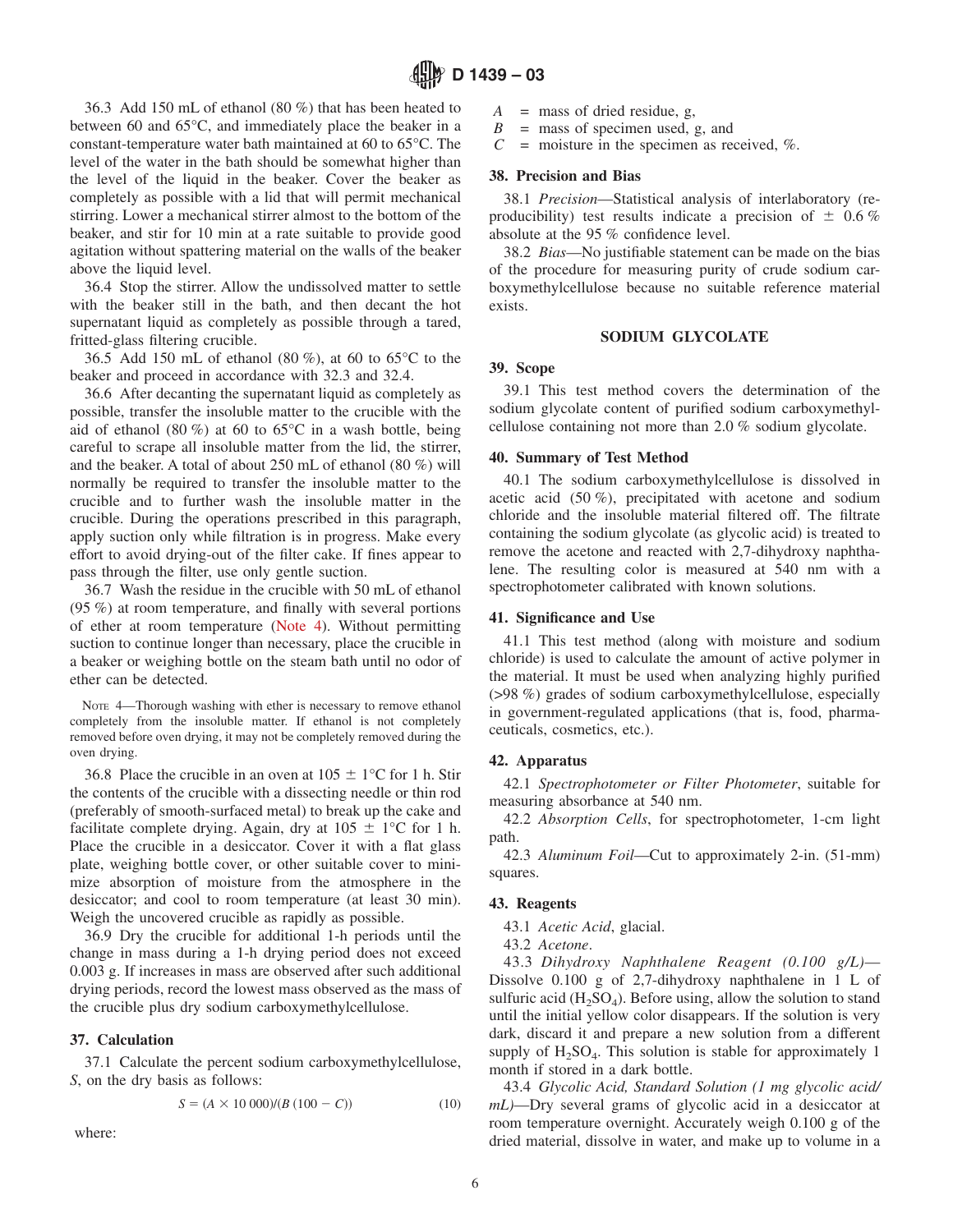100-mL volumetric flask. This solution will contain 1 mg of glycolic acid/mL. The solution is stable for approximately 1 month.

43.5 *Sodium Chloride* (NaCl).

43.6 *Sulfuric Acid (sp gr 1.84)*—Concentrated  $H_2SO_4$ .

# **44. Preparation of Calibration Curve**

44.1 Into a series of five 100-mL volumetric flasks accurately introduce 1, 2, 3, and 4-mL aliquots of the standard glycolic acid solution, reserving the fifth flask for a blank. Add sufficient water to each flask to give a total volume of 5 mL. Add 5 mL of glacial acetic acid, make up to volume with acetone and mix. These solutions will contain 0, 1, 2, 3 and 4 mg of glycolic acid, respectively.

44.2 Pipet 2 mL of each of these solutions into individual 25-mL volumetric flasks. Place the uncovered flasks upright in a boiling water bath for exactly 20 min to remove the acetone. Remove the flasks from the bath and cool.

44.3 To each flask add 20 mL of 2,7-dihydroxy naphthalene reagent as follows: Add 5 mL of reagent initially, mix thoroughly, then add the remaining 15 mL of reagent and mix. Cover the mouth of the flasks with a small piece of aluminum foil and place upright in the boiling water bath for 20 min. Remove from the bath, cool, and make up to volume with  $H_2SO_4$ .

44.4 Measure the absorbance of each solution at 540 nm against the blank solution. Plot the milligrams of glycolic acid in the original 100 mL of solution against absorbance to give a calibration curve.

### **45. Procedure**

45.1 Weigh about 0.5 g of the sample (0.2 g for semirefined grades) to the nearest 0.001 g and transfer to a 100-mL beaker. Moisten the specimen thoroughly with 5 mL of acetic acid followed by 5 mL of water, and stir with a glass rod until solution is complete (usually about 15 min is required). Slowly add 50 mL of acetone, stirring during addition, followed by approximately 1 g of NaCl. Stir several minutes to ensure complete precipitation of the carboxymethylcellulose.

45.2 Filter through a soft, open-texture paper, previously wetted with a small amount of acetone, and collect the filtrate in a 100-mL volumetric flask. Use an additional 30 mL of acetone to facilitate transfer of the solids and to wash the filter cake. Make up to volume with acetone and mix.

45.3 Prepare a blank solution containing 5 mL of water and 5 mL of glacial acetic acid in another 100-mL volumetric flask. Make up to the mark with acetone and mix.

45.4 Pipet 2 mL of the solution from the specimen and 2 mL of the blank solution into separate 25-mL volumetric flasks. Develop the color and measure the absorbance in accordance with 44.2 to 44.4.

45.5 Using the observed absorbance, refer to the calibration curve and read the corresponding milligrams of glycolic acid.

### **46. Calculation**

46.1 Calculate the percent sodium glycolate content, *C*, as follows:

$$
C = (B \times 12.9) / [W \times (100 - A)] \tag{11}
$$

where:

- $B =$  glycolic acid, read from the calibration curve, mg,  $W =$  sample used. g.  $=$  sample used, g,
- *A* = moisture in the sample as received, %, and
- 12.9 = (gram molecular mass of sodium glycolate per gram molecular mass of glycolic acid)  $\times$  10.

### **47. Precision and Bias**

47.1 *Precision*—Statistical analysis of intralaboratory (repeatability) data on material containing less than 0.50 % sodium glycolate indicate a precision of  $\pm 0.03$  % absolute at the 95 % confidence level.

47.2 *Bias*—No justifiable statement can be made on the bias of the procedure for measuring sodium glycolate because no suitable reference material exists.

### **SODIUM CHLORIDE**

### <span id="page-6-0"></span>**48. Scope**

48.1 This test method covers the determination of the sodium chloride content of purified sodium carboxymethylcellulose.

### **49. Summary of Test Method**

49.1 The sodium carboxymethylcellulose is dissolved in water and titrated with a standard solution of silver nitrate to a potentiometric end point. Hydrogen peroxide is added to reduce the viscosity of the solution.

### **50. Significance and Use**

50.1 This test method (along with moisture and sodium glycolate) is used to calculate the amount of active polymer in the material. It must be used when analyzing highly purified (>98 %) grades of sodium carboxymethylcellulose, especially in government-regulated applications (that is, food, pharmaceuticals, cosmetics, etc.).

### **51. Apparatus**

51.1 *pH Meter*, equipped with a silver electrode and a mercurous sulfate-potassium sulfate electrode.

51.2 *Buret*, micro, 10-mL capacity.

### **52. Reagents**

52.1 *Hydrogen Peroxide (30 mass %)*—Concentrated hydrogen peroxide  $(H<sub>2</sub>O<sub>2</sub>)$ .

52.2 *Nitric Acid (sp gr 1.42)*—Concentrated nitric acid  $(HNO<sub>3</sub>)$ .

52.3 *Silver Nitrate, Standard Solution* (0.1 *N*)—Dissolve 17.0 g of silver nitrate  $(AgNO<sub>3</sub>)$  in 1 L of water. Store in an amber glass bottle. Standardize the solution as follows:

52.3.1 Dry the sodium chloride (NaCl) for 2 h at 120°C. Weigh 0.65 g to the nearest 0.0001 g, into a 250-mL beaker and add 100 mL of water. Place on a magnetic stirrer, add 10 mL of HNO<sub>3</sub>, and insert the electrodes of the pH meter. Add nearly the required amount of  $AgNO<sub>3</sub>$  solution from a buret, then decrease the increments to 0.05 mL as the end point is approached. Record the millilitres of titrant versus millivolts, and continue the titration a few millilitres beyond the end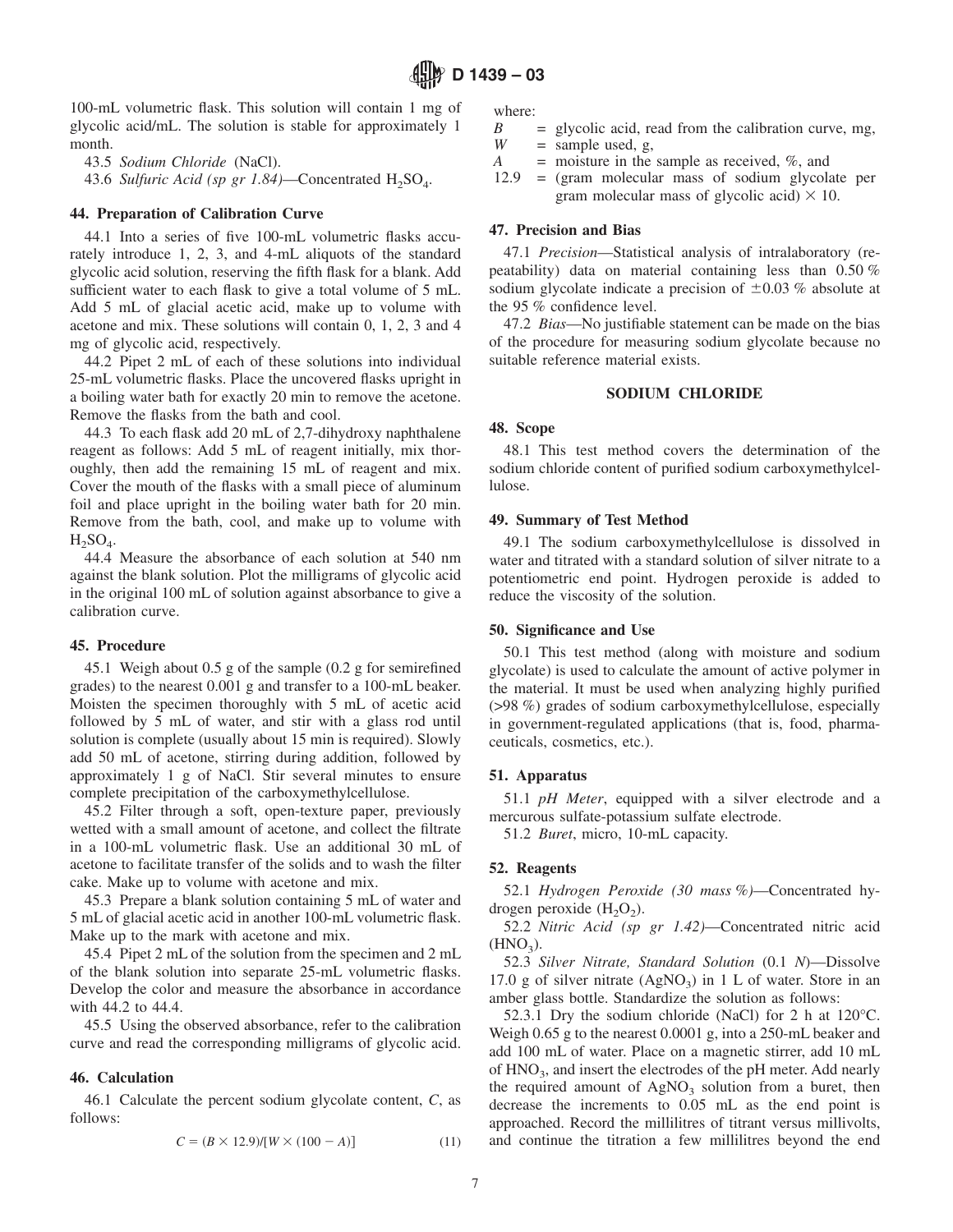point. Plot the titration curve and read the volume of titrant at the inflection point. Calculate the normality, *N*, as follows:

$$
N = (A \times 1000)/(B \times 58.45)
$$
 (12)

where:

 $A = \text{NaCl}$  used, g,  $B = AgNO<sub>3</sub>$  solution added, mL, and 58.45 = gram molecular mass of NaCl. 52.4 *Sodium Chloride* (NaCl).

### **53. Procedure**

53.1 Weigh 5 g of the sample, to the nearest 0.0001 g, into a 250-mL beaker. Add 50 mL of water and 5 mL of  $H<sub>2</sub>O<sub>2</sub>(30 %)$ . Place the beaker on a steam bath, stirring occasionally to achieve a nonviscous solution. If solution is not complete after 20 min, add 5 mL more of  $H_2O_2$  and heat until solution is complete.

53.2 Cool the beaker, add 100 mL of water and 10 mL of  $HNO<sub>3</sub>$ . Place it on the magnetic stirrer and titrate to a potentiometric end point with  $0.1 N AgNO<sub>3</sub>$  solution in 46.3.

### **54. Calculation**

54.1 Calculate the percent sodium chloride content, *C*, as follows:

$$
C = (AN \times 584.5)/[G \times (100 - B)] \tag{13}
$$

where:

*A* = AgNO<sub>3</sub> solution added, mL,<br>*N* = normality of AgNO<sub>3</sub> solution *N* = normality of AgNO<sub>3</sub> solution,<br>*G* = sample used, g,  $=$  sample used, g,  $B =$  moisture, determined on a separate sample,  $\%$ , in accordance with Sections [4-7,](#page-0-0) and

584.5 = gram molecular mass of NaCl  $\times$  10.

### **55. Precision and Bias**

55.1 *Precision*—The precision of this test method is estimated to be  $\pm 0.05$  % absolute for material containing less than 0.50 % sodium chloride and  $\pm 0.10$  % absolute for material containing greater than 0.59 % sodium chloride.

55.2 *Bias*—No justifiable statement can be made on the bias of the procedure for measuring sodium chloride because no suitable reference material exists.

### **DENSITY**

### **56. Scope**

56.1 This test method covers the determination of the bulk density of sodium carboxymethylcellulose.

### **57. Summary of Test Method**

57.1 A weighed amount of sodium carboxymethylcellulose is transferred to a 100-mL graduated cylinder and the graduate vibrated to settle the powder.

### **58. Significance and Use**

58.1 The density of the material can relate to dry flow properties, rate of dissolution, lumping, and package and storage space requirements.

### **59. Apparatus**

59.1 *Vibrator*—A magnetic-type electric vibrator attached to the vertical support rod of a ring stand approximately 1 ft (0.3 m) above the base. A condenser clamp of sufficient size to hold a 100-mL graduated cylinder also shall be attached to the above rod. The base of the stand should be weighted.

### **60. Procedure**

60.1 Place 50.0 g of sodium carboxymethylcellulose in a 100-mL graduated cylinder and place it in the condenser clamp. Turn on the vibrator and allow the cylinder to vibrate for 3 min. Record the level (in millilitres) to which the specimen has compacted.

60.2 Alternatively, the specimen may be compacted manually. Tap it on a hard surface by dropping the cylinder repeatedly from a height of about 1 in. (25 mm) until the volume of the specimen remains constant. In order to prevent cylinder breakage, cover the tapping surface with a  $\frac{1}{8}$  to  $\frac{1}{4}$ -in. (3 to 6-mm) thick rubber sheet or use a plastic graduated cylinder.

# **61. Calculation**

61.1 Calculate the density, *D*, in grams per millilitre as follows:

<span id="page-7-0"></span>
$$
D = 50/r \tag{14}
$$

where:

*r* = observed reading, mL.

### **62. Precision and Bias**

62.1 *Precision*—Statistical analysis of intralaboratory (repeatability) test results indicates a precision of  $\pm 0.04$  g/mL at the 95 % confidence level.

62.2 *Bias*—No justifiable statement can be made on the bias of the procedure for measuring density because no suitable reference material exists.

### **63. Keywords**

63.1 degree of etherification; density; moisture; purity; sodium carboxymethylcellulose; sodium chloride; sodium glycolate; viscosity